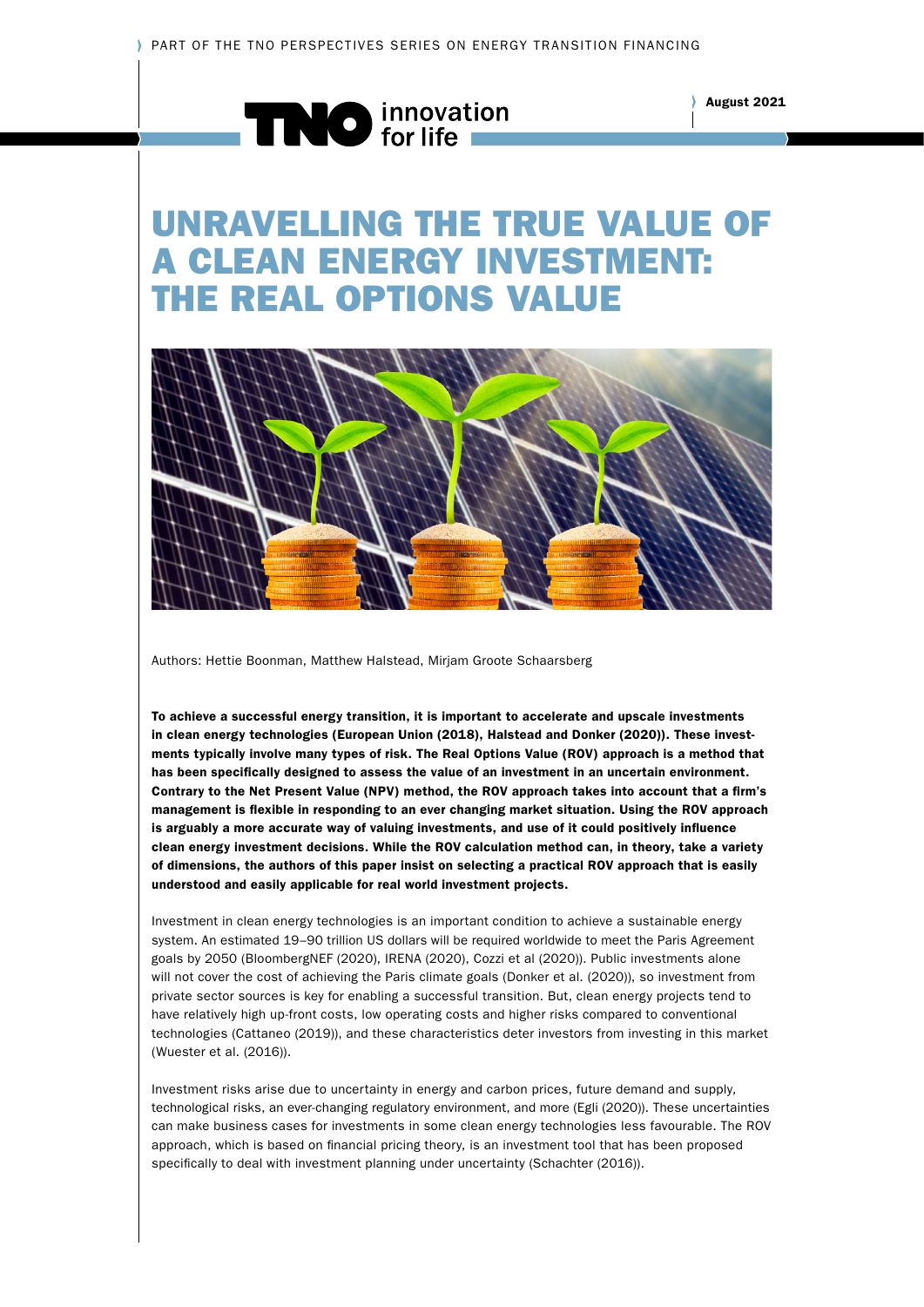#### THE STATUS QUO: THE TRADITIONAL NPV METHOD

The Net Present Value (NPV) is a simple, commonly used metric to assess project investment opportunities. The NPV is calculated by discounting all expected expenditures and revenues to the current time period. The summation of these two values minus the initial investment cost gives the Net Present Value (NPV). If the NPV is positive, this indicates that the investment is attractive, and if the NPV is negative, the investment is unattractive and should be withheld (Langley et al. (2020)).

The NPV approach to valuing investments has been heavily criticised in academic literature. Schachter (2016) points out that it is unsuitable for assessing clean investment opportunities because:

- (1) NPV assumes that investments are reversible. However, when an investor decides to abandon the clean energy technology at a later stage, it involves very large sunk costs, making it in fact irreversible. Additionally, it thereby also neglects the risk of lock-in.
- (2) NPV assumes that the future is known, while in practice there are a large amount of uncertainties that makes investment in clean energy technologies highly uncertain (Egli (2020)). These uncertainties are not taken into account when assessing a clean energy investment with a simple NPV.
- (3) NPV assumes a now or never investment decision, and that operations have an uninterrupted constant stream of future revenues. While in practice, management has more flexibility than that. That is, it has the ability to postpone investment, make incremental investments, temporarily stop and later restart operations once invested. In case of a negative business case, the NPV only tells the stakeholder that 'now' is not a good time to invest. But the question remains: what is a suitable investment strategy after a few years when uncertainty has been partly reduced?
- (4) NPV assumes a risk-free rate that takes into account all risk in the market. All types of risk are thereby equally important to the investment decision. In practice there are different types of risk that affect the investment decision and future revenue. We should distinguish between risks related to the company and the stand-alone project, and market or operational risk. Management has control over the first two types of risks. It will only invest when – as uncertainty unfolds – it is expected that the project will have a positive outcome. The company does not have control over market risk (e.g. price and demand uncertainty), and this type of risk should be accounted for higher compared to stand-alone or corporation risk in the assessment method.

#### THE ALTERNATIVE: REAL OPTIONS VALUE

A real option gives an investor the right, but not the obligation to invest in a product or technology. 'Real' means how tangible is the asset for which the decision is made. It is an actual product, service or technology (Saylor Academy (2012)). This is contrary to an option on financial products, which gives the investor the right but not the obligation to buy (call-option) or sell (put-option) a stock depending on the underlying stock price. Real options theory originates from literature about financial capital markets, which are typically highly uncertain markets. Uncertainty can be found in many other markets and situations, and has thus also been introduced for investments in (tangible) product markets.

## "A REAL OPTION GIVES AN INVESTOR THE RIGHT, BUT NOT THE OBLIGATION TO INVEST IN A PRODUCT OR TECHNOLOGY."

BEI (2012) show case studies of projects in which both NPV and ROV have been calculated. One of the case studies analyses investment in an offshore wind farm in the UK's North Sea. Two alternative options are considered. Option one commits the UK government to full construction of the offshore wind farm (similar to an NPV approach). With option two, the UK government commits to discrete investment of the windfarm, and performs an upfront study in which more data can be gathered (similar to an ROV approach). The study shows that the first option is likely to give a negative NPV. The second option shows that the possibility of gathering new knowledge on market conditions has a positive effect on the investment valuation. Similarly, Penizzotto et al. (2019) provide an example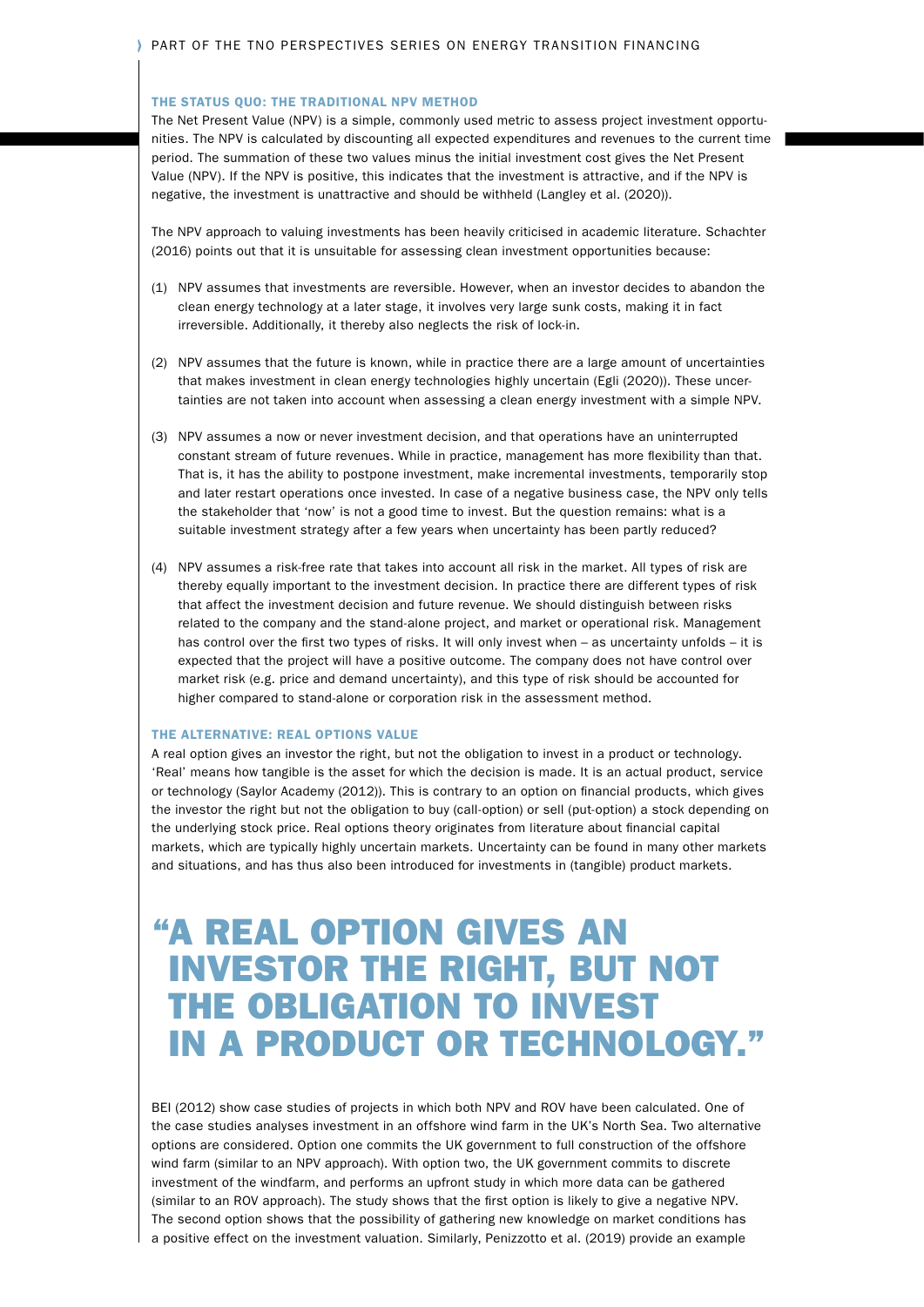of investing in a rooftop solar PV project in a government building. The paper shows that by performing only a NPV calculation, a decision maker would not only decide not to invest in the rooftop PV, but also reject investment in the project in the future. Whilst a valuation using the ROV approach would postpone, but not dismiss, investment in rooftop PV.

Using real options theory to assess an investment opportunity acknowledges managerial flexibility in making investment decisions. Management is able to optimise and adjust choices depending on the situation in an ever changing world (Ceseña et al. (2013)). Typically, it is assumed that a firm can own the following types of options (Kozlova (2017)):

- The option to deter investment. In this situation it is desirable to wait until some of the uncertainty in the market is resolved.
- The **option to stage** investment, referring to the possibility to invest little by little. It allows a firm to gain information about the market. But also makes the investment reversible, contrary to a large lump sum investment.
- The option to abandon investment. This allows a firm to sell the project invested in.
- The option to stop/restart operations. After investment, it gives the firm the option to temporarily stop operations in case of an unfavorable market situation.
- The **option to grow**. After the first large investment has been made, it allows the firm to increase its production capacity.

A firm that calculates a NPV makes a now-or-never decision. The decision 'no' will not be reconsidered in the future. In contrast, the ROV method basically assumes a potentially infinite number of NPV analyses to be executed by the firm in the future. When it is not optimal to invest right away, it does not imply it will never invest. By allowing to delay the decision and keeping options open, the ROV method is more likely to eventually result in a positive investment decision compared to the NPV, especially when considering investment in a market that is expected to grow over time.

The ROV method assumes that all future *negative* NPVs will not result in investment and future *positive* NPVs will result in investment. Discounting all future expected NPVs (either zero or positive) to the moment where the ROV is calculated thereby results in a value that is likely to be larger than the NPV. Again, the importance of accelerating and upscaling investment in clean energy technologies to achieving a successful energy transition, emphasises the importance of using the ROV method for investment decisions.

## "USING REAL OPTIONS THEORY, MANAGEMENT IS ABLE TO OPTIMISE AND ADJUST CHOICES DEPENDING ON THE SITUATION IN AN EVER CHANGING WORLD" (CESEÑA ET AL. (2013))."

There is an extensive stream of literature that use real options valuation for assessing investments in clean energy technologies. A large part of the literature uses a more theoretical framework (e.g. Dixit and Pyndyck (1992), Huberts et al. (2015), Boonman et al. (2015)), while other literature apply the method to an actual use case (e.g. Huisman et al. (2013), Finjord et al. (2018), Data et al (2007)). Schachter (2016) specifies which characteristics of these models should be used for practical assessment of investment in clean energy technologies.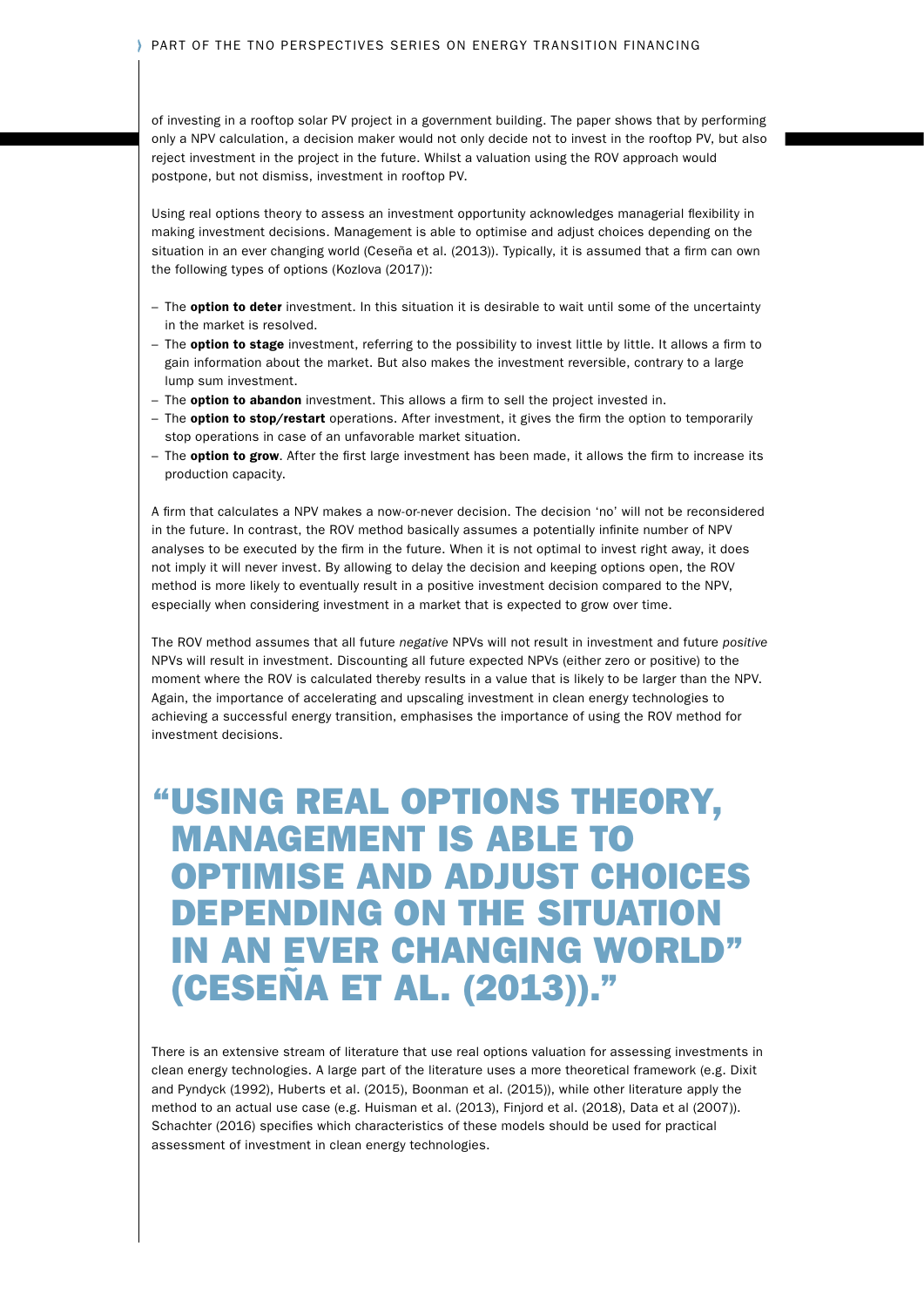#### PART OF THE TNO PERSPECTIVES SERIES ON ENERGY TRANSITION FINANCING

The more theoretical ROV models assume a Geometric Brownian Motion<sup>1</sup> as underlying source of uncertainty. This approach is however criticised for being impractical for applying to real-world strategic investment decisions due to the unclear or unapplicable underlying assumptions (Copeland and Tufano (2004)). Also, it allows for only one source of uncertainty, while in practice clean energy investment decisions involve many types of uncertainty. Other models – based on monte Carlo approaches - have been criticised for being too computationally demanding for practical application.

Datar et al. (2007) developed a practical ROV model that takes the decision maker by hand through the underlying assumptions on future volatility and growth. This approach can incorporate multiple sources of uncertainty and assesses multiple type of investment options. TNO has applied this model for the case of investment in electrolyzers. Also, the model has been extended by TNO for analysis on non-financial KPIs, such as social or environmental indicators. There has been increasing attention on the social responsibility of organisations in the climate crisis (Wang et al (2016)), and TNO has attempted to capture this aspect of investment decision making by assessing the value of investment using a multi-value ROV approach (Langley et al. (2020)).

### WHAT DOES THE FUTURE HOLD?

The authors of this paper strongly believe that, given external uncertainty and the existence of managerial flexibility, the ROV method is a more appropriate tool for valuing clean energy project investments compared to NPV. The fact that NPV is easily understood and applicable for real world strategic investment decisions does not compensate for the limitations of its underlying assumptions. Under the right modelling assumptions, the ROV valuation method is also understandable for decisionmakers and easily applicable for a multitude of different investment situations. Moreover, it can help to boost investments in clean energy technologies, bringing us one step closer to a successful energy transition.

<sup>1</sup> A Geometric Brownian Motion (GBM) is used to produce random pathways of a parameter for which its future trajectories are uncertain. More information on GBM is given by Lalley (2001).